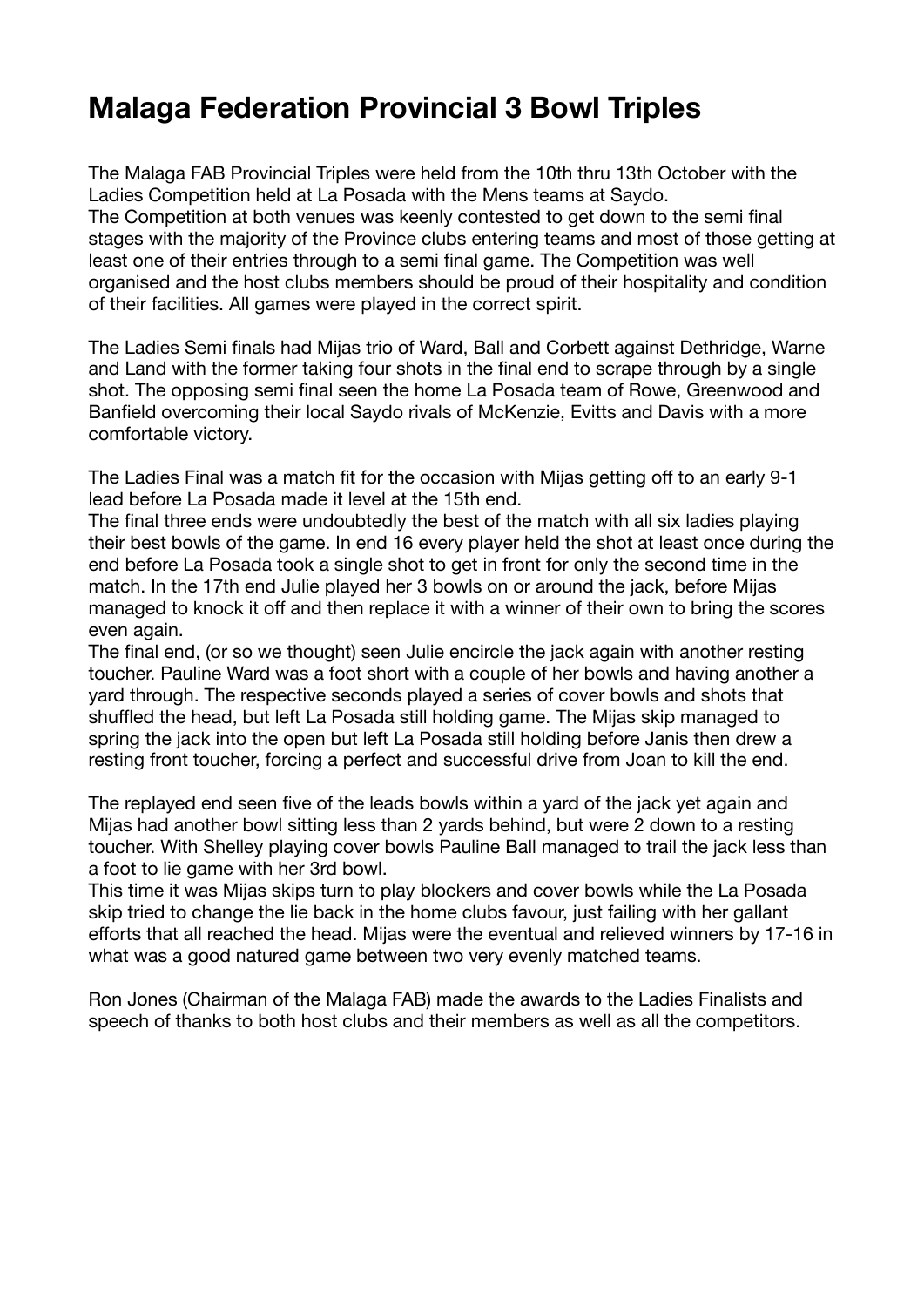

Pauline Ward, Joan Corbett, Pauline Ball Mary Dethridge, Dene Warne, Barbara Land

The Mens Competition semi final saw the La Posada team of Fenwick, Brickley and Ansted leading by six shots going into the final end after what had been a thrilling battle with a single shot separating the teams for the majority of the match. The Mijas triple of Suarez, Gray and Abeal had a slim chance of getting the match to an extra end, but their efforts were all but thwarted by a brilliant last bowl from Mike Ansted for second shot. The final score being 17-12 in favour of La Posada.

Saydo made the most of their home advantage in the other semi final with Lawley, McLean and the skip Gateshill managing a series of draws to keep Lauro triple of Wright, Turner and Gumbley at bay for the most of the game. Saydo had been one of the most consistent teams and managed to win successive games without being made to play the final end.